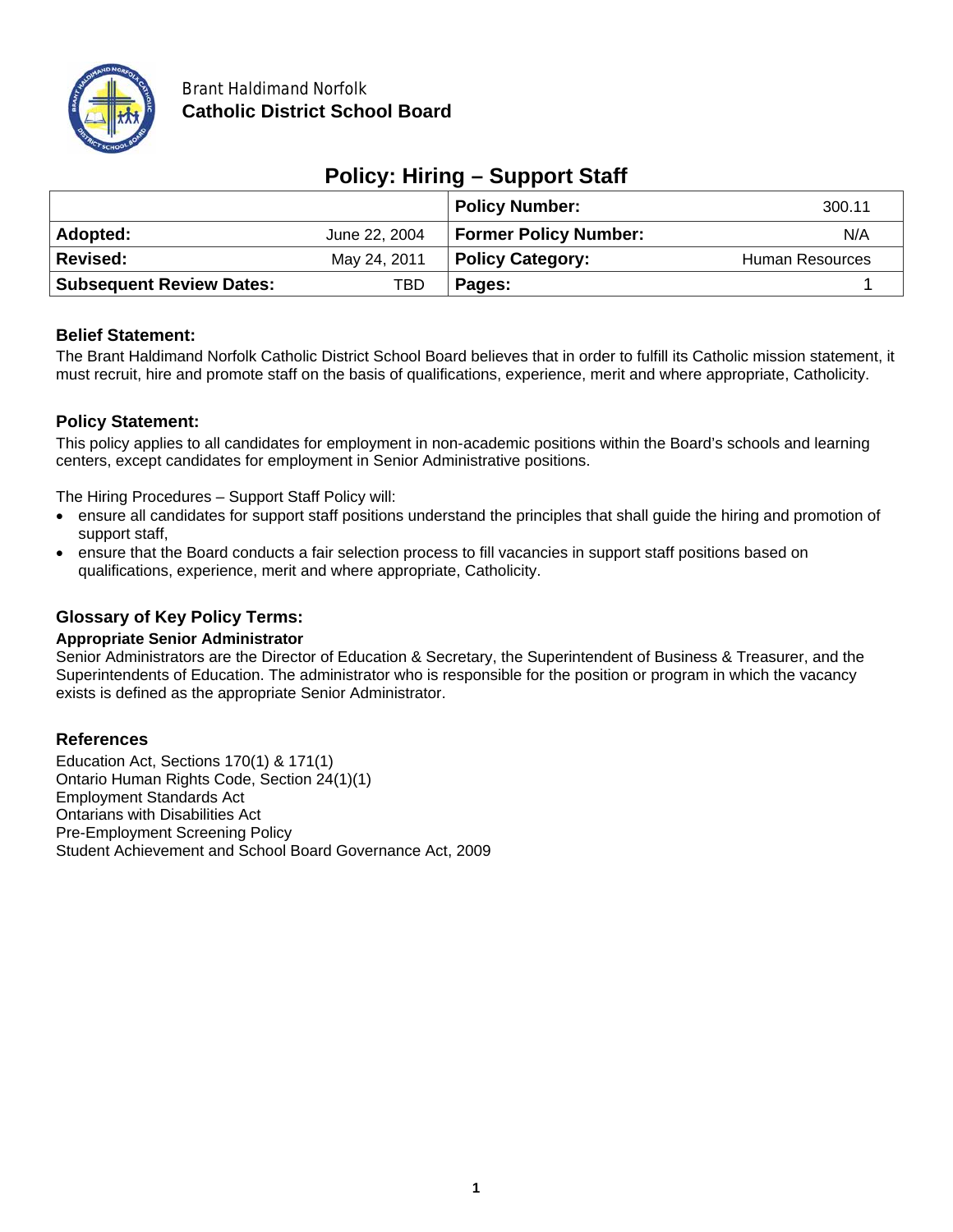

# **Hiring – Support Staff AP 300.11**

| <b>Procedure for:</b> Principals, Managers, Supervisors | <b>Adopted: June 22, 2004</b>                                     |
|---------------------------------------------------------|-------------------------------------------------------------------|
| <b>Submitted by:</b> Director of Education & Secretary  | <b>Revised:</b> May 24, 2011, January 27, 2015;<br>April 28, 2015 |

**Category:** Human Resources

## **Purpose**

The Brant Haldimand Norfolk Catholic District School Board recognizes that in order to fulfill its Catholic mission statement, it must recruit, hire and promote staff on the basis of qualifications, experience and merit. The Board will ensure that a fair selection process to fill vacancies in support staff positions is conducted based on qualifications, experience, merit and where appropriate, Catholicity.

## **Information**

This administrative procedure applies to the hiring of all support staff and executive managers/managers.

# **Responsibilities**

## **Appropriate Superintendent**

- Approves the placement of internal and external advertisements for the hiring of support staff.
- Establishes an Interview Committee for the hiring of support staff.
- Approves the hiring and appointment of support staff.
- Provides a recommendation to the Director of Education regarding the hiring and/or appointment of Executive Managers/Managers.

#### **Appropriate Principal or Executive Manager/Manager**

- Establishes an Interview Committee for the hiring of support staff.
- Makes a hiring recommendation to the appropriate superintendent for the hiring and appointment of support staff.
- Makes a hiring recommendation for support staff to the appropriate superintendent.

## **Procedures**

## **1.0 General**

- 1.1 The placement of internal and external postings shall be approved by the appropriate superintendent and facilitated by a Human Resources Coordinator. The appropriate superintendent shall consult with the Executive Manager/Manager of Human Resources or designate regarding the content of all postings prior to approval.
- 1.2 All external candidates must comply with the conditions outlined in the Pre-Employment Screening Policy.
- 1.3 With respect to interview committees, the leader of each committee shall consult with the Executive Manager/Manager of Human Resources or designate to ensure that all Hiring Recommendation forms, interview tools and hiring processes comply with collective agreements, the Employment Standards Act, applicable statutes and regulations (including but not limited to the Ontario Human Rights Code) and principles of fair and transparent hiring.

#### **2.0 Interview Committees, Hiring Recommendations and Approvals for Hiring**

2.1 The appropriate principal or manager shall establish interview committees for the hiring of support staff. The appropriate principal or manager shall consult with the Executive Manager/Manager of Human